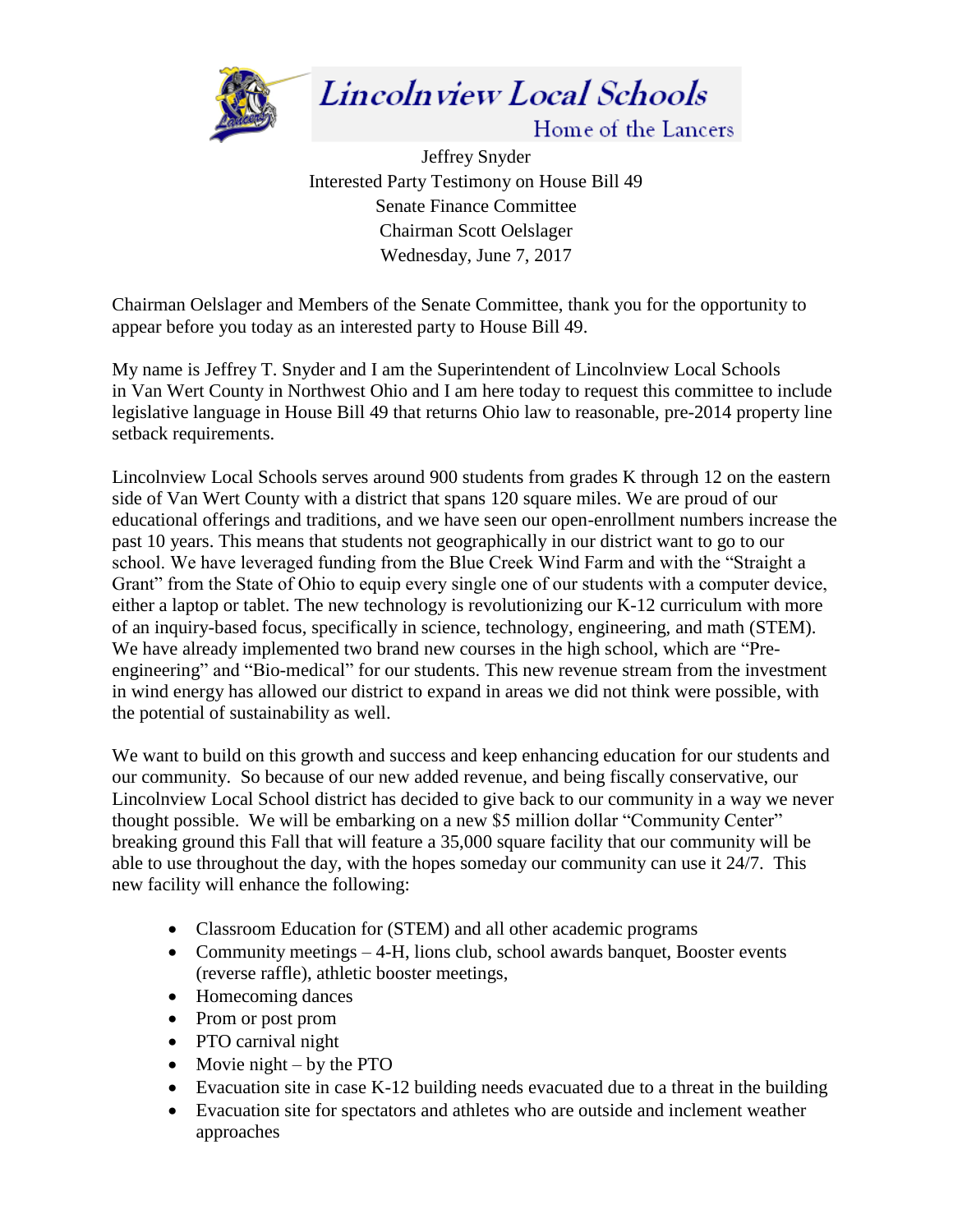- Dare graduation
- 21st century after school program
- Latchkey program (a before and after school program for working parents)
- Class reunions, graduation parties, job fairs, college fairs, etc.
- Site for local elections
- Wellness center
- Walking track
- Three basketball/volleyball courts
- Soccer court
- Baseball/Softball hitting cages
- Pole Vault pit & high jump area
- Potential areas for "Pickle Ball" and "Tennis"
- Yoga, meditation, Zumba, & exercise classes
- Athletic Training Room/Wellness Room

We have also refinanced our bonds due to the added revenue, which will allow us to save the district on interest payments and pay off our building loans earlier than expected, thus saving our district thousands of dollars. We will continue to look at lowering our tax levy requirements for our community, however with the current uncertainty in state funding for public education, especially rural school districts, we will continually to operate in a fiscally cautious manner unless another new funding stream emerges and for us that could be changes legislatively in regards to wind energy. The Blue Creek Wind Farm, operated by Avangrid Renewables, is in its fourth year of at least twenty years of PILOT payments to our district. It has been a huge success, with approximately \$410,000 per year in funding going to our district. Avangrid wants to build another wind farm in our school district, and a different developer, Apex Clean Energy, has plans for yet another project in our district, however both projects are at a standstill with current law. With the HB 49 these potential new projects could become a reality we hope.

In Northwest Ohio we boast that we are the "Wind Capital of Ohio," but unfortunately Ohio has a policy barrier - wind turbine setbacks which could be easily be resolved at no cost to the state or our community. House Bill 49 addresses this policy barrier to wind farm development in Ohio, enabling communities that want wind farms the opportunity to have them.

We have seen the positive contributions of the wind farms in our communities: new money for farmers/land owners and local government, a new revenue stream for our school district, a company like Avangrid Renewables who is willing to give donations to our school and students, and the opportunity to make a difference with renewable energy in the state of Ohio. That's why the change to the setback requirements was perplexing. This current regulation goes too far, and takes away the property rights of those who want to see wind development on their land and they visually can see the difference it has made to their own local school and the county for which they live in.

There is growing interest from private companies, especially high technology data companies, to purchase renewable energy and to further develop in state. These companies take their corporate sustainability plans extremely seriously and are demanding renewable energy, procured from projects built in the state in which they do business. As renewable energy prices have fallen, these deals have become more attractive financially and of course, with no fuel costs, the power price is guaranteed not to change for the duration of the contract—often twenty years - an enormous benefit to businesses that like long term predictability.